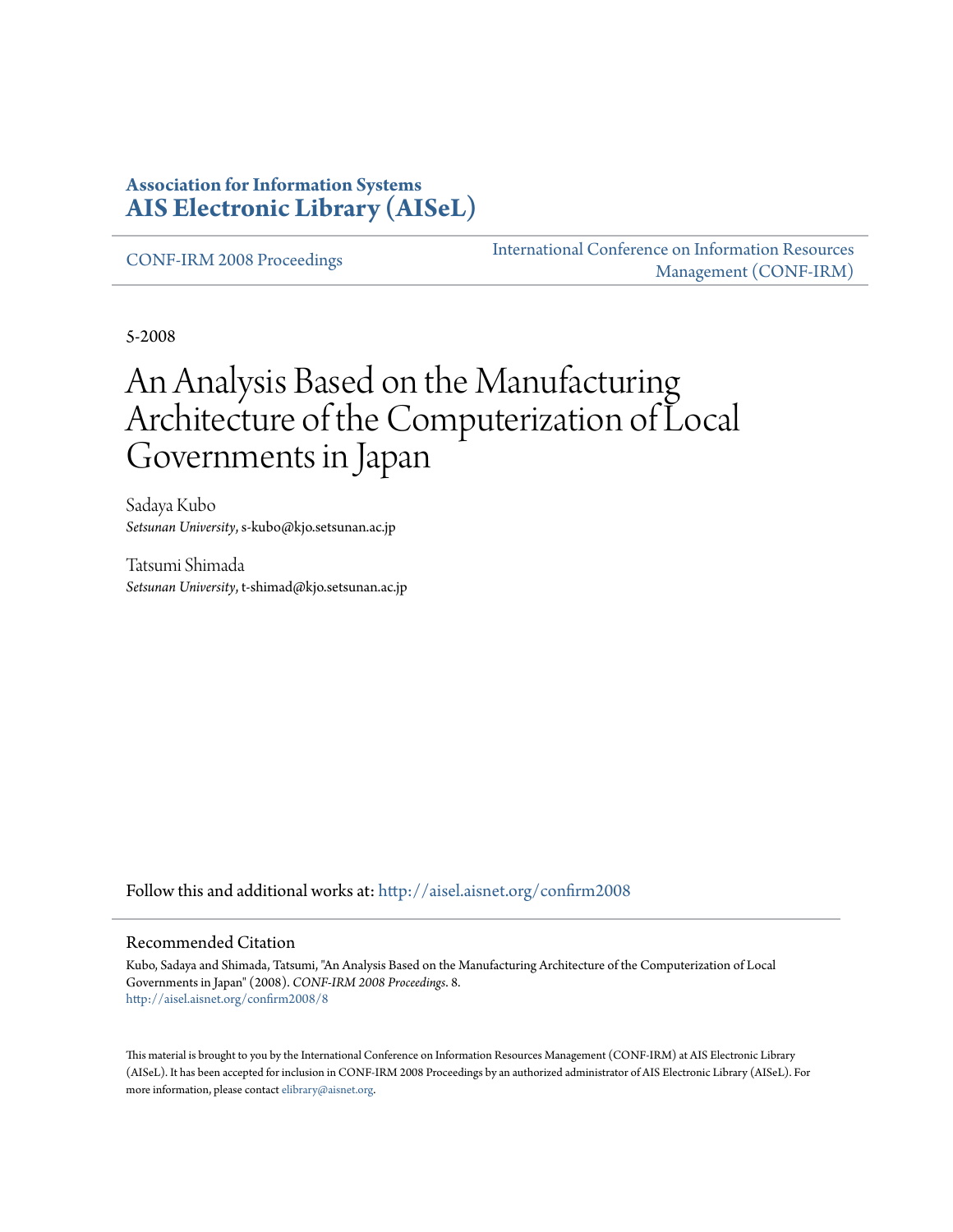# **12F. An Analysis Based on the Manufacturing Architecture of the Computerization of Local Governments in Japan**

Sadaya Kubo Setsunan University s-kubo@kjo.setsunan.ac.jp

Tatsumi Shimada Setsunan University t-shimad@kjo.setsunan.ac.jp

### *Abstract*

In this study, we examine the computerization activities of local governments to determine the relationships of architecture. Focusing on the characteristics of the design, development, and operation of computerization, we propose the architecture of computerization based on the manufacturing architecture. Furthermore, we analyze several cases and try to classify the information activities of organizations. We also refer our empirical survey to clarify the actual situation of e-government digitization in Japan. We show the classification of computerized activities in a local government and the future use of computerization based on the above considerations.

## *Keywords*

Architecture of computerization, Empirical survey, Local government, and Manufacturing architecture.

## **1. Introduction**

In 2001, Japan settled on the e-Japan strategy to become an information technology nation (Ministry of Public Management Affairs, Posts and Telecommunication, Japan 2005). Efforts to build an e-government to increase the efficiency of the administration and finance departments are underway (Kubo & Shimada 2007). However, the introduction of information technology in such a situation is not predominantly observed.

It has been indicated that it can be difficult to observe the effect of computerization in local governments. Therefore, the direction of computerization is not clear. Given this background, it is important to analyze the relationship between computerization and organizational activities (Brown & Brudney 2004; Thompson et al. 2005).

In this study, we examine the computerization activities of local governments to determine the relationships of architecture. Focusing on the characteristics of the design, development, and operation of computerization, we propose the architecture of computerization based on the manufacturing architecture. Furthermore, we analyze several cases and try to classify the information activities of organizations. We also refer our empirical survey to clarify the actual situation of e-government digitization in Japan. We describe the general architecture and characteristics of computerization.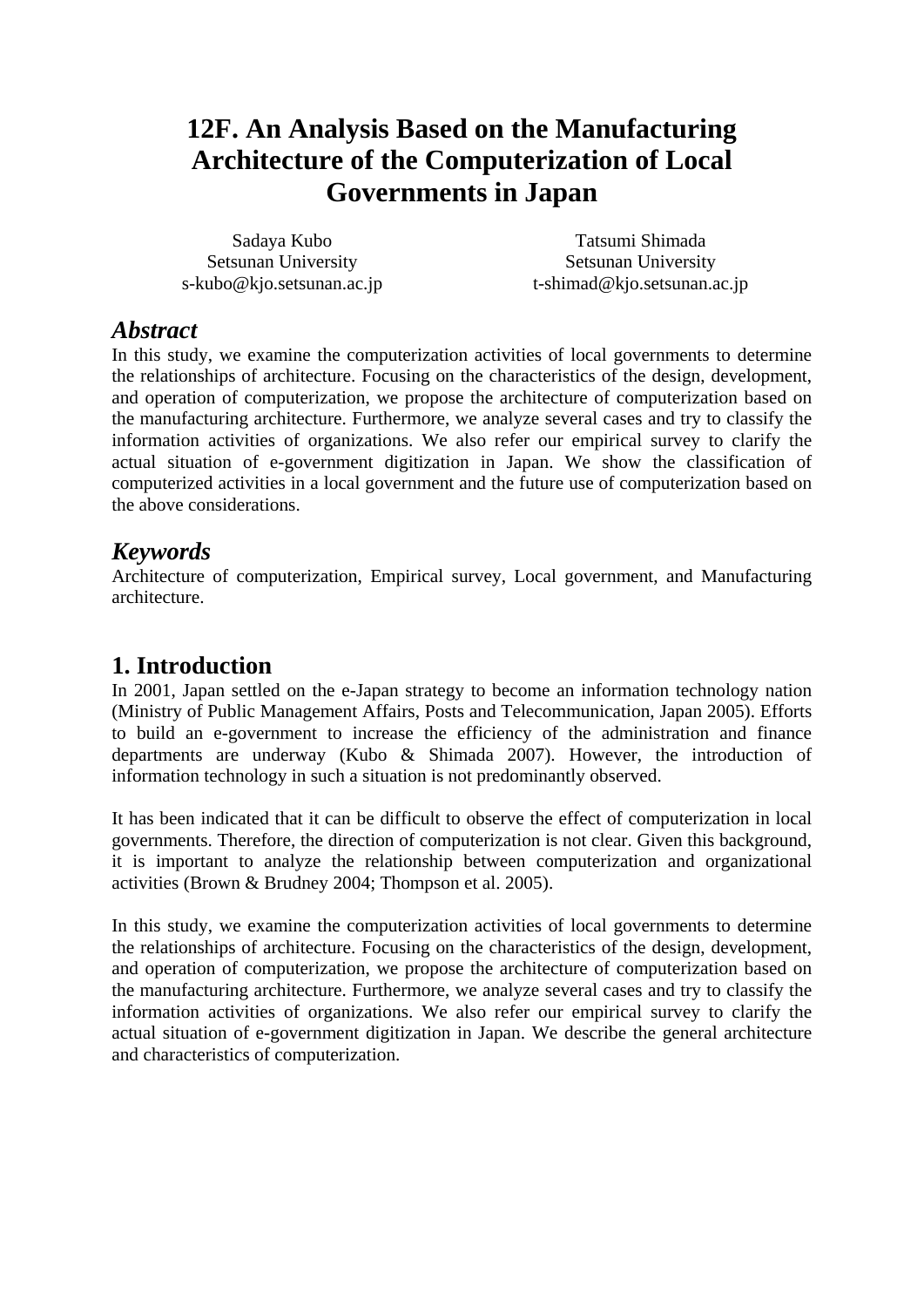## **2. Questionnaire Survey in Japanese Local Governments**

#### **2.1 Survey Framework**

The digitization of local governments implies more than the mere purchase of a personal computer, server, and network facilities (Shimada & Ushida 2003). Some examples of additional requirements include organized activity to increase the efficiency of the business process, development of the service model through information communication technology, and improvement of information security for residents' safety and relief.

We consider the framework of e-government as comprising two scales. One is digitization for hardware and software, comprising the introduction of PCs and servers, maintenance of operations structure, education to enhance IT skills, etc. Although these activities are often carried out independently, a combination of them could be additionally effective in achieving an e-government. We focus our attention on balancing these activities.

The other component is the escalation degree of the achievement of digitization. There are differences in budget sizes and population among local governments. The investments of the local governments in digitization have several differences. It is important to describe the achievement of digitization policies to reveal the difficulty in execution.

These two scales should be connected with the framework of the local e-governments. Thus, an e-government that simultaneously achieves financial stability and resident service improvement by attaining these two scales can be organized. For the above viewpoint, we must examine the aspects of infrastructure, use, and its effects. An e-government cannot be organized merely by the automation of administration. The activities that constitute the base of local governments are automated easily, and these must be examined from the management perspective. However, most Japanese local governments mostly lack the perspective of cost-effectiveness. Therefore, we lay emphasis on evaluating and verifying digitization.

We assume that the digitization of local government is implemented in three categories: computerization in offices, services to residents, and information security. Computerization in offices refers to the infrastructure involved in digitization. Services rendered to residents are outputted by means of digitization. Information security is crucial for the operation of digitization. Figure 1 illustrates our vision of the digitization of local governments. These elements are interrelated, and we assume their association with the realization of an egovernment. Moreover, the development of each element is believed to exist at several stages. They are considered to constitute a fundamental part of and play an important role in application and interaction.

These three elements are often undertaken and estimated separately. However, the contribution of digitization cannot be measured by merely considering the amount of investment made. We analyze this contribution by considering the activities right from the investments in digitization to its subsequent impacts. Recently, in Japan, there has been a rising consciousness of individual information protection; as a result, it is hoped that activities rendering services to residents with supporting computerization also adopt information security.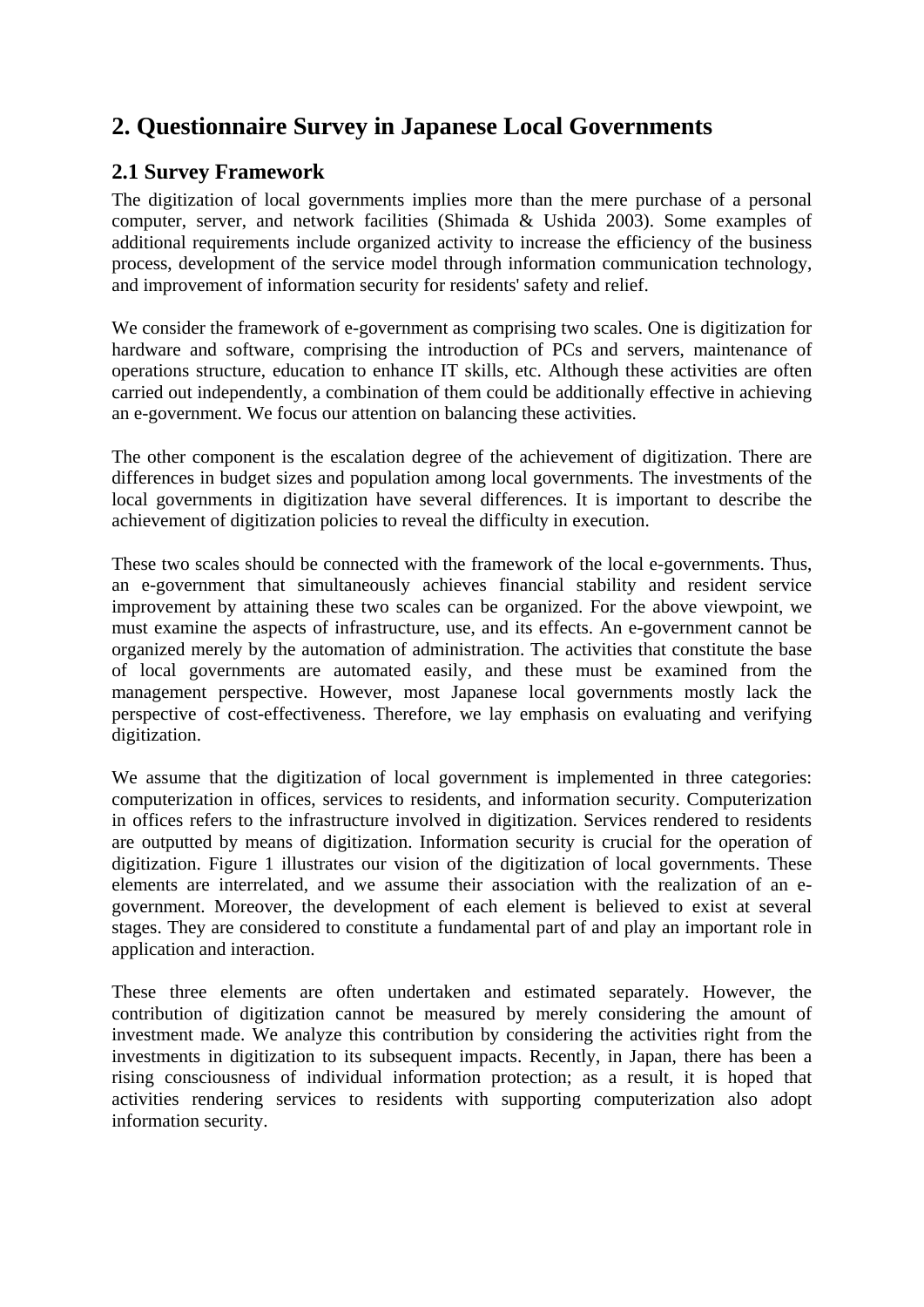

**Figure 1:** The vision for the digitization of the local governments

## **2.2 Three Levels of Digitization**

Our vision for the progress of computerization involves the following three levels:

- Level 1: The input (budget) level, measured by the extent of the development of or investment in information and telecommunications infrastructure.
- Level 2: The output (work) level, measured by the number of employees capable of using a PC, e-mail, etc., for work, and their working speeds.
- Level 3: The outcome (results) level, measured by the extent of increase in residents' satisfaction toward the services rendered to them.

In short, these levels include invested resources as the input, produced results as the output, and the effect of the input on the output as the outcome. We assume that the fundamental stage of "input" is represented by the infrastructure and the configuration of the rules for an information system. The next stage, "output," is represented by activities for the effective use and planning for the expansion of and compliance with the new situation. The final stage, "outcome," constitutes estimating and verifying the effects by information technology and information systems.

## **2.3 Survey Results**

We verify our proposed progress stages by using our empirical survey. The questionnaire survey was administered in 2007 on 1,874 local governments, 960 of which responded to it. The survey details are as follows:

- Period of survey: From July to August 2007
- Targets: 1,874 local governments in Japan (all prefectures, all government-designated cities, all special wards, all cities, all towns, and all villages)
- Methods: Internet (on a website created using PHP and MySQL on Linux)
- Total number of respondents: 960 local governments (percentage of respondents: 51.2)

The survey questions could be categorized as follows:

- 1. Computerization in offices
- 2. Services rendered to residents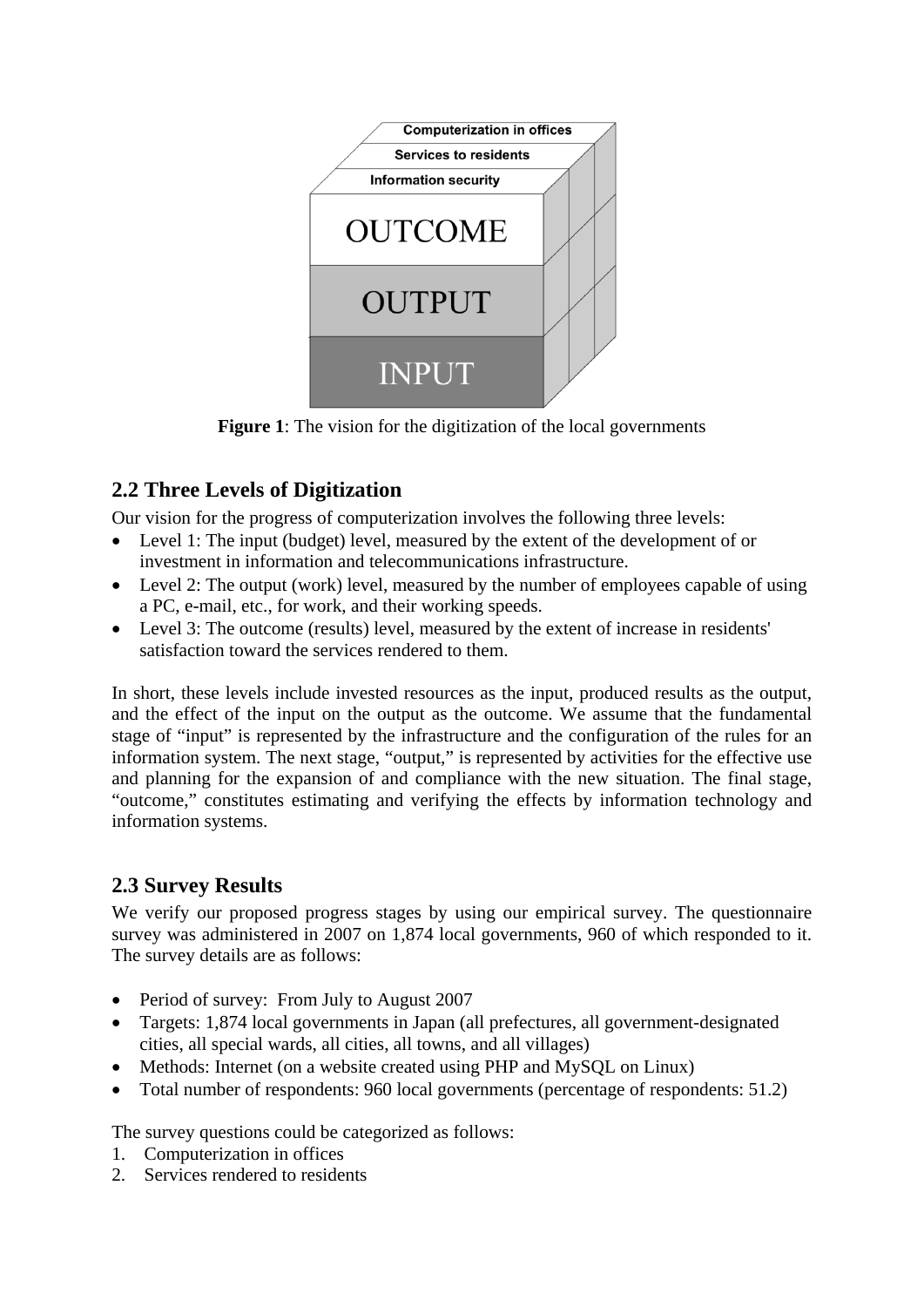#### 3. Information security.

Computerization in offices refers to the infrastructure involved in digitization. The questions in this category were related to the client and server machines, training provided to government employees, use of integrated applications, and appointment of a Chief Information Officer (CIO).

The services rendered to residents are outputted by means of digitization. The questions here included information services provided by the government's website, information exchange with residents, development of original services, and service estimation.

Information security is important for the operation of digitization. These questions focused on the framing of the security policy, management of client machines and the server room, monitoring access logs, and education regarding information ethics.

We calculate the deviations in each category of the survey as well as in the total, which comprises all the deviations. With regard to the answers, the reliability is high because many problems are presented in a multiple-choice form in the electronic questionnaire. In addition, the reliability of the answers is confirmed by checking interview surveys and the contents of local governments' websites.

A part of the results of the survey is shown in the Table 1. This table shows the upper 10 governments in each category of government scale. The governments marked \* were researched by our interview survey.

| Rank | Prefecture            | City       | Town and Village |  |
|------|-----------------------|------------|------------------|--|
|      | $G$ ifu $*$           | Fujisawa   | Naganuma *       |  |
| 2    | Tokyo                 | Yokosuka * | Mamurogawa       |  |
| 3    | Osaka                 | Toyonaka   | Shiraoi          |  |
| 4    | Saitama               | Ichikawa * | Shiwa *          |  |
| 5    | Kyoto                 | Kawasaki   | Ogano            |  |
| 6    | Kumamoto <sup>*</sup> | Takatsuki  | Ninomiya         |  |
| 7    | <b>Ibaraki</b>        | Itabashi   | Tamaki           |  |
| 8    | Saga $*$              | Atsugi     | Miyashiro        |  |
| 9    | Kagawa                | Sakai      | Taiwa            |  |
| 10   | Shiga                 | Katsushika | Satsuma *        |  |

**Table 1**: The result of the our empirical survey

## **3. Relationship between Manufacturing Architecture and Computerization**

#### **3.1 Product and Architecture**

The Japanese industry is one of the best in the world, and manufacturing is regarded as the lifeline of Japan. The knowledge created as a result of manufacturing is the source of Japan's competitive superiority.

According to Fujimoto (Fujimoto 2006), in the automobile industry, the manufacturing architecture is developed from the product design and fundamental design of parts. Japanese manufacturing architecture has integrated all phases from parts design to the manufacturing process.

Therefore, parts and processes are made and adjusted for the final products. In other words, a manufacturer considers the final product as the essence and controls the manufacturing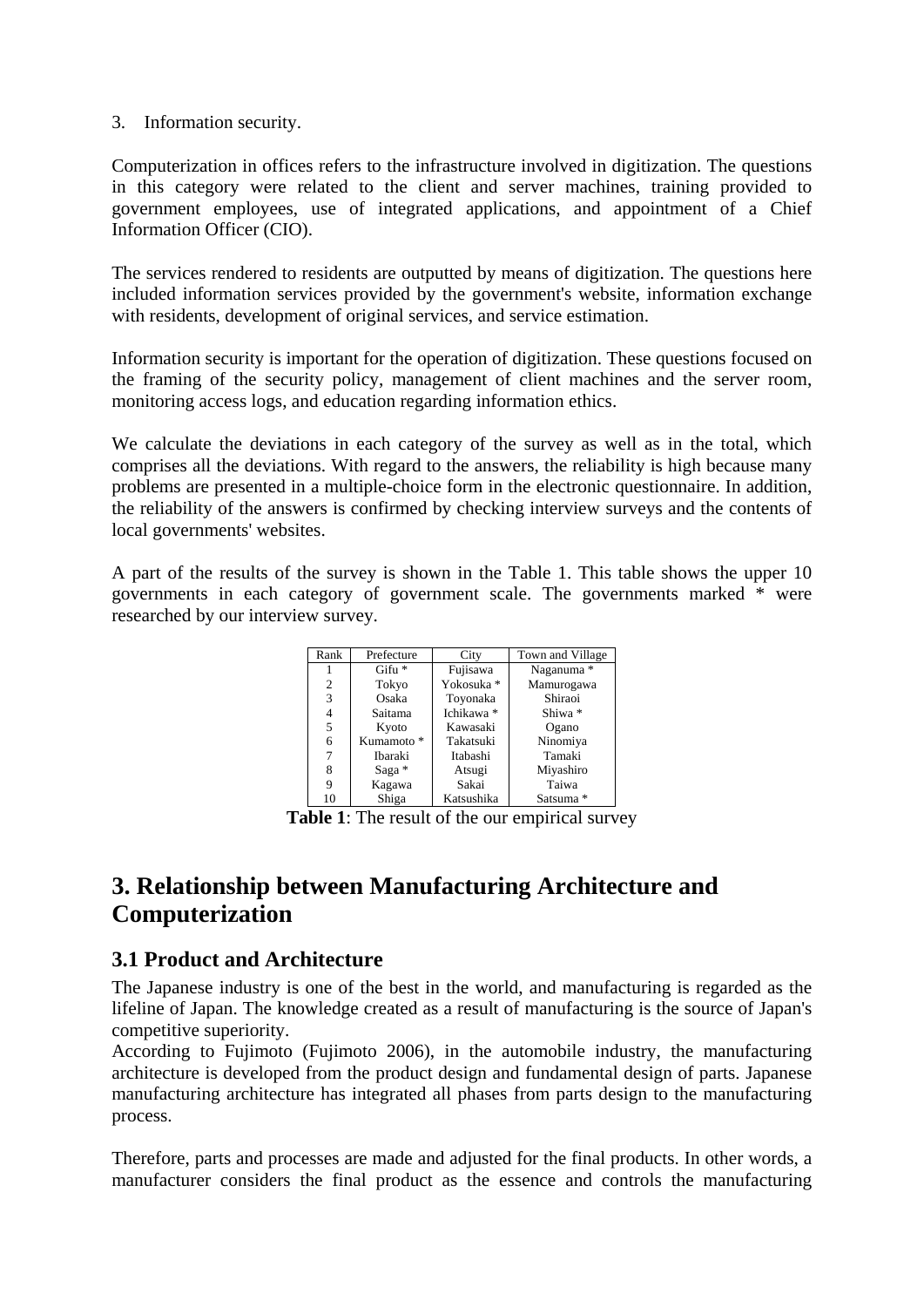technique as the method. This architecture can control (1) the effect of new manufacturing technologies that change with time and (2) the characteristics of these technologies.

Thus, manufacturers can consider the architecture of product design and consequently can provide their earnest opinions regarding the quality of the final product. While it is true that information technology and information system change the basic structure of an organization, these aspects are significant to this study's objective of analyzing the ability of organizations. Next, we classify the manufacturing architecture and analyze the relationship between manufacturing architecture and the computerization activities of organizations.

### **3.2 Types of Manufacturing Architecture**

The manufacturing architecture for manufacturing and design involves the following two types.

One is the integral type of manufacturing architecture, focusing on the final products rather than part design, such as cars and small household electrical goods. Most of the Japanese TV game software is manufactured using the integral type of manufacturing architecture.

The other is the modular type of manufacturing architecture, in which the value of the final goods is created by the collection and combination of standardized parts. Examples of this type are personal computers and bicycles. Furthermore, it includes the portal sites that gather information services and provide the electronic commerce function.

Examples combining several web technologies can be found on the Internet. The difference in these architecture types affects the difficulty of imitative learning and duration of competitive superiority.

#### **3.3 Architecture of Computerization**

In this study, we consider the computerized activities of a final product in the manufacturing process. We assume that the design, development, and operation phases involve a distinct architecture type.

Based on the characteristics of the computerized activities, all phases between design and development can be stated to involve the modular type. Computerized activities also appear to involve this type; however, the effect of these activities becomes visible only after considering the design, development-related adjustment, and correspondence with operation. Therefore, determining the outcome of computerized activities in relation to both organizations and users is necessary.

Thus, we propose the architecture of computerization, as shown in Table 2. Here, we suppose that the development of the information system and that of a related service implies the final product in the manufacturing process. The manufacturing process involves three phases: design, development, and operation. Similar to the case of manufacturing, these phases are divided based on architecture types.

The integral type of design phase includes the following.

- 1. Integrating all activities under the computerization process.
- 2. Setting goals for the organization under the computerization process.
- 3. Using the information system and information technology to attain the goals.

This phase involves an understanding of the various demands made across a wide range of organizations and users, to successfully execute the computerization activities. An adjustment of demands is also observed in this phase.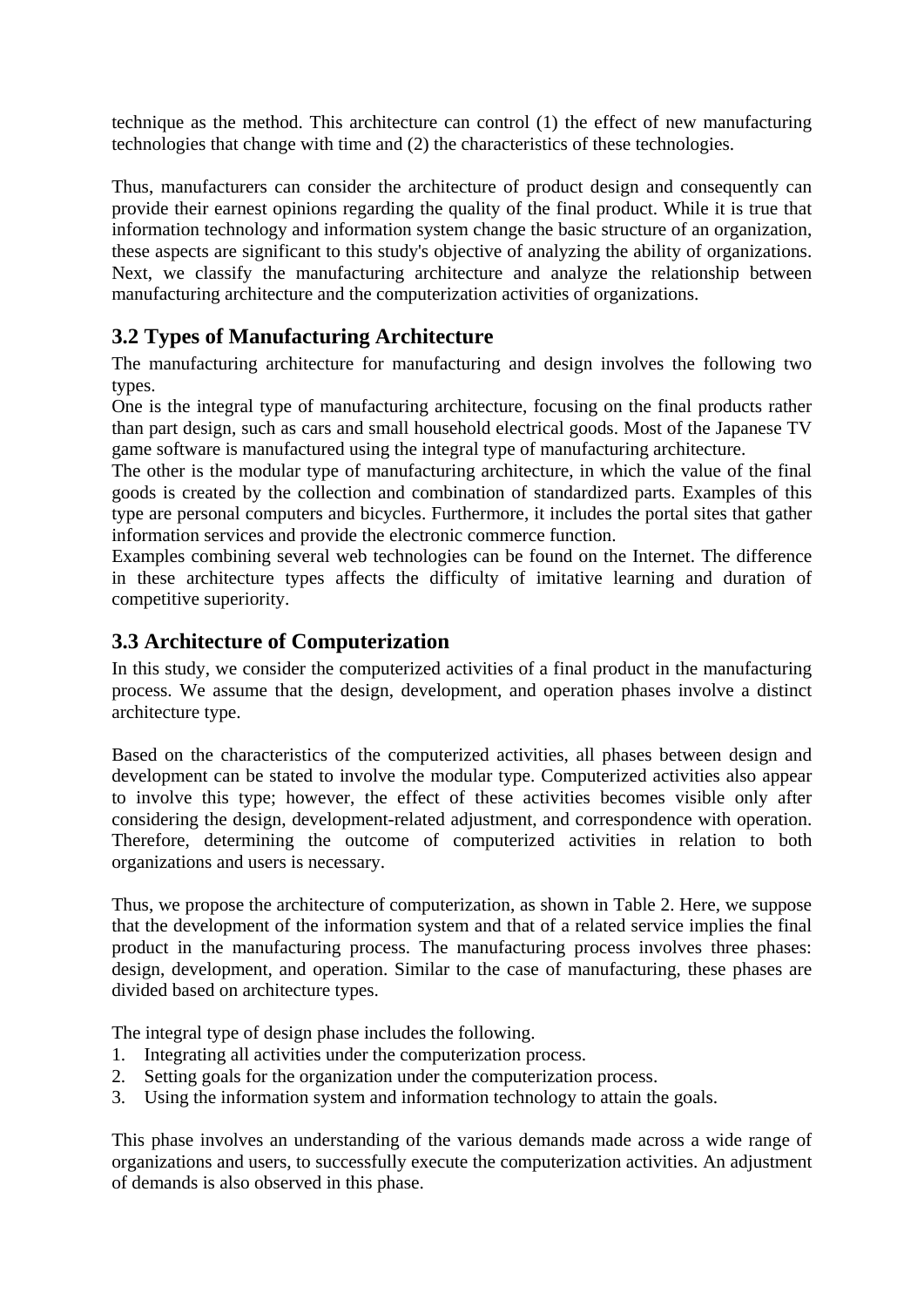| Phase       | Type                                        |                                           |  |  |  |  |
|-------------|---------------------------------------------|-------------------------------------------|--|--|--|--|
|             | Integral                                    | Modular                                   |  |  |  |  |
| Design      | The definition of the<br>purpose for an     | The constraint of newer technology        |  |  |  |  |
|             | organization to engage in computerization   |                                           |  |  |  |  |
|             | activities                                  |                                           |  |  |  |  |
| Development | Reorganization and adjustment               | Combination with the former information   |  |  |  |  |
|             | Cooperation with organizations from outside | system                                    |  |  |  |  |
|             | the area of consideration                   |                                           |  |  |  |  |
| Operation   | Influence of an introduced organization     | Estimation of introduced services and the |  |  |  |  |
|             | Interactive effect                          | independent function of the information   |  |  |  |  |
|             |                                             | system                                    |  |  |  |  |

**Table 2**: Architecture of computerization in each phase

The modular type of design phase includes the following.

- 1. Introduction of a new information system related to the introduction of new information technology.
- 2. Application of the demonstration experiment within the national budget.
- 3. Introduction of a module technology such as IC card and the geographic information system.

Development is the next phase of the process, involving the main phase for building the information system. There is a difference in the number of adjusting activities, which are related to the division using the system for the others.

If the use of enterprise architecture, which can separate these phases, is effective, excessive design adjustment will lead to independent development. In other words, such a development phase becomes a modular type of manufacturing architecture. Thus, we separately define the development phase.

The final phase is the operation of the information system. It is possible that the operation phase may affect the inside and outside of an organization because the introduction of information technology results in changes in organizational activity. For example, although the introduction of the e-mail system is planned and developed as the modular type of architecture, the type of information sharing inadvertently changes to a great extent. This integral type of architecture appears to have an interactive effect on the organization during the operation phase. On the other hand, a modular type of operation involves a partial use of the information system. Based on the above definitions, we analyze computerized activities in actual cases of local governments in Japan and verify the effect by using the differences in various combinations.

### **4. Case Analysis of Japanese Local Governments**

There are various contents and effects of computerization activities carried out by local governments. Hence, the results also vary. In addition, there are various methods of conducting computerized activities.

An example is the demonstration experiment that involved a large national budget to set up an infrastructure. Another example is the use of web technology and open source software for providing service in response to residents' demands.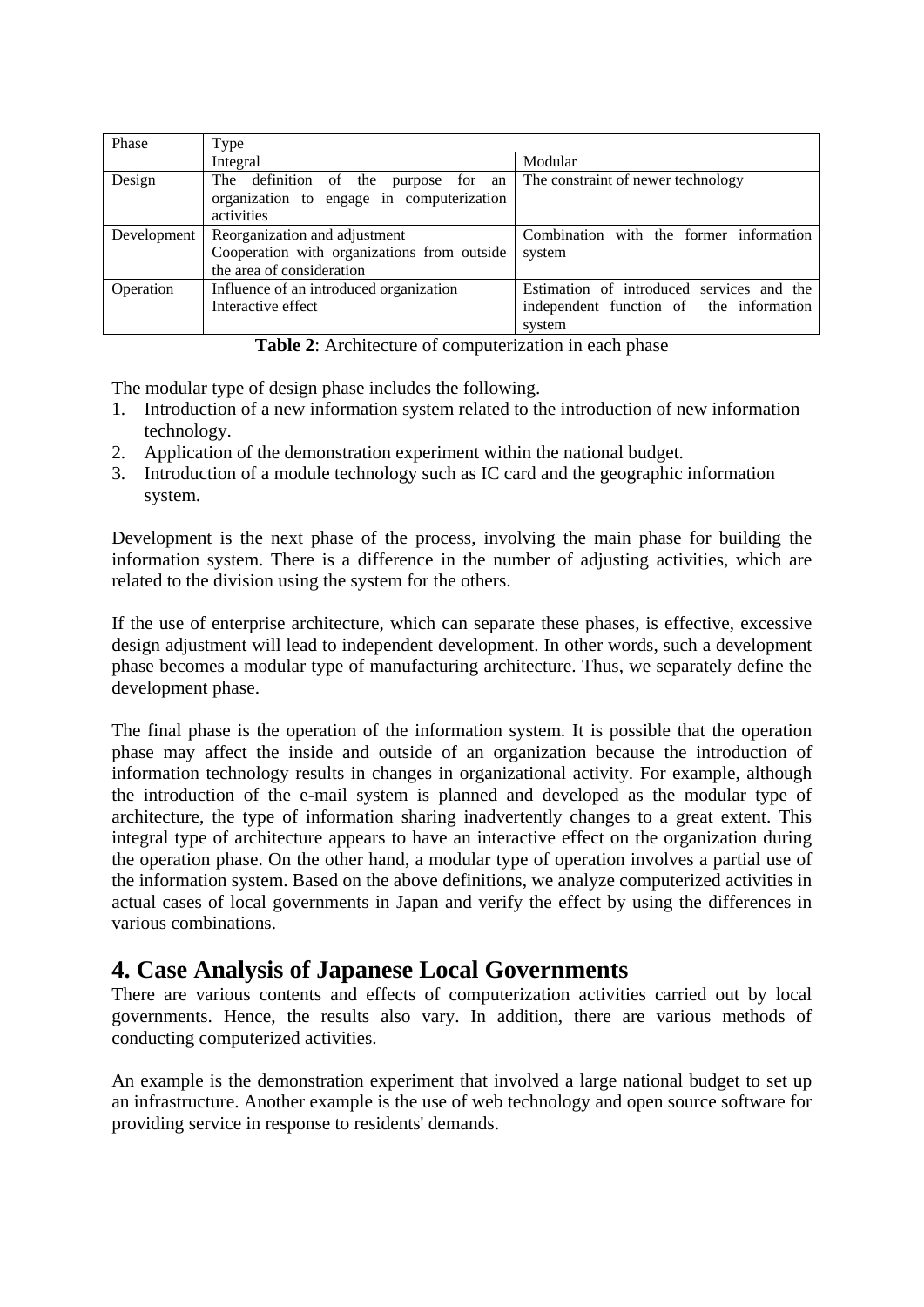There are many differences involved in these approaches, although local governments have the same policy and a similar organizational size and structure. Therefore, it is important to classify these approaches to identify the source of effects observed as a result of good practices. Thus, we analyze the cases of Oushu City, Ichikawa City, Sapporo City, Saga City, and Nagasaki Prefecture, which are considered as advanced local governments in Japan.

#### **4.1 Oushu City**

Oushu City in Iwate Prefecture is an advanced e-local government that uses the IC card. From 1990 onward, the city has been providing an individual service with a contact-free IC card. Further, it is presently using the basic resident registration card.

Oushu City conducted a demonstration experiment for an IC card; this experiment was funded by the Local Authorities Systems Development Center. The standard IC card services involve automatic operations of certification delivery, creation of applications, reference for health management information, support for emergency, information on evacuees, reservation of public facilities, and the service of a public library. Furthermore, Oushu City provides individual services such as seal registration certificate delivery service, hospital second coming reservation service, book reference and reservation service, and public facilities' reservation service.

The design is of a modular type because the city assumed an individual information technology such as IC card and the basic resident registration card. The city combined the card and service functions in the design phase. This is the one card through which certificates can be issued, hospital rooms can be reserved, and the library can be referred to.

The development of the project is of a modular type because there is an obvious subject created by the demonstration experiment. Advanced technology, such as the IC card, can be used in the new information system with less difficulty.

The operation is of a modular type because the activity comprises combinations of services. The activities of Oushu City, on the whole, are almost of the modular type.

#### **4.2 Ichikawa City**

Ichikawa City in Chiba Prefecture is representative of the e-local government in Japan. Since it adjoins Tokyo, many residents do not remain in Ichikawa City in the daytime. Therefore, it is necessary to provide services for a longer period of time in a day and to provide them outside city limits as well.

Ichikawa City began providing the administrative service at convenience stores from 1997 onward. Through this service, residents could obtain their certification at convenience stores by making a simple telephone call and without visiting the city office.

This service also made it possible for residents to reserve communal facilities using the terminal machines available at convenience stores. Furthermore, residents can use these terminal machines to send information related to the activities of the volunteer group working within the area. The administrative service was introduced at convenience stores in response to residents' demands and the actual condition that included the location, lifestyle, and commercial situation. Therefore, service improvement for residents is included in the design phase. The design phase is of the integral type because the design has to consider various demands made by residents.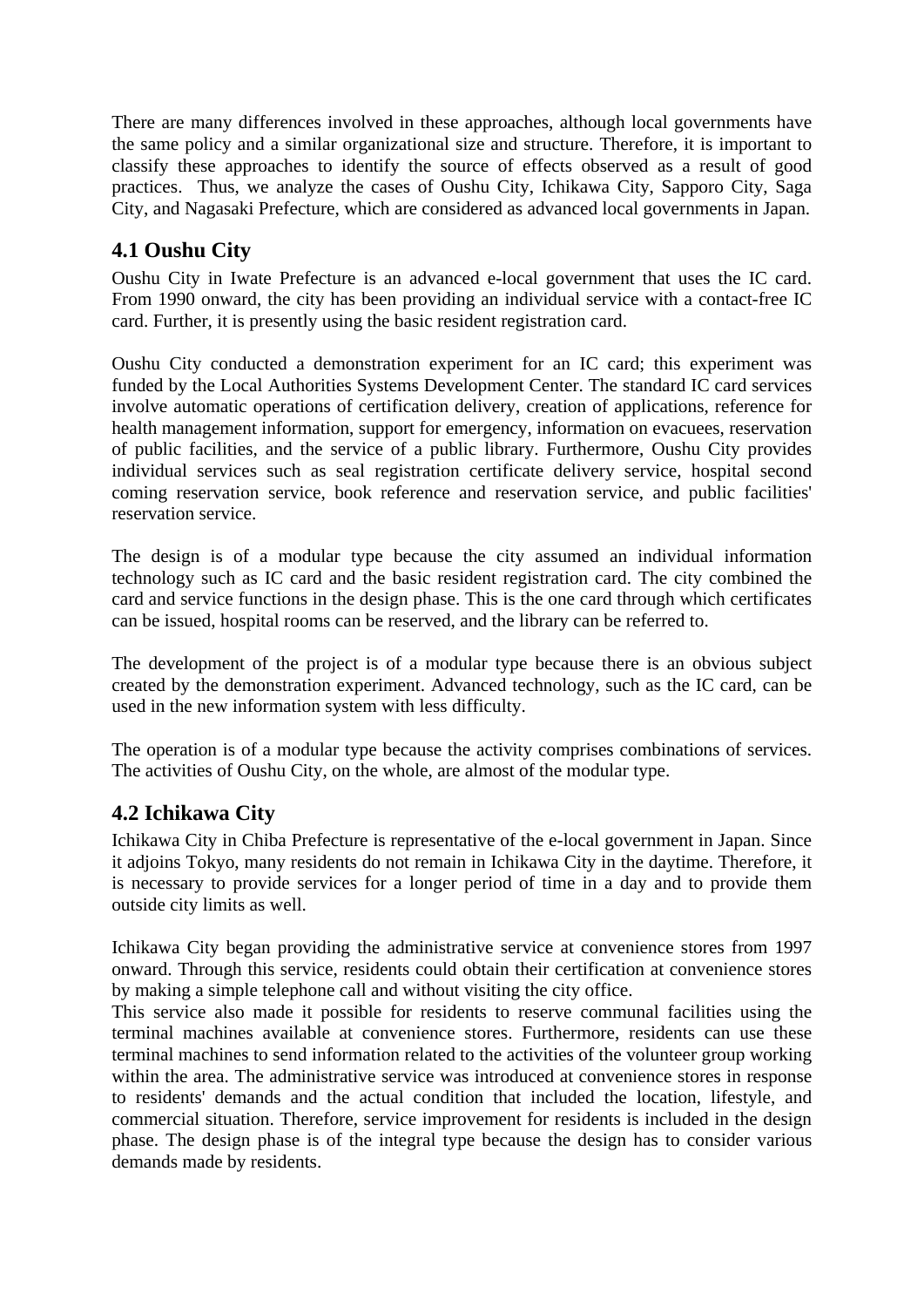The development phase involves a combination of kiosk terminals and convenience stores in terms of the location condition. These conditions are independent and cannot be adjusted for other conditions. The development phase is of the modular type.

The operation phase is also of the modular type. In this case, many elements-requesting via the telephone, providing information to residents, and using another organization-are combined and parallel. This process of gathering information on a wide scale provides the basis for the service.

The residents define the administrative service available at convenience stores. It has been recently observed that an increasing number of practices and technology are being set up for new users, and therefore, it appears that expectations from the service will increase as well.

#### **4.3 Sapporo City**

Sapporo City was the first to introduce a large-scale call center in Japan. This call center hired specialized personnel from outside the city to answer calls made by customers. On examining the database of the number of inquiries made and answers provided, a satisfaction rate, owing to the answers provided by the operators, of 89\% was found.

The important aspect of this activity is that the various elements involved in it are integrated and designed. The call center structure integrates many elements, such as outsourcing of operations, information service provided by each division of the city office, and system introduction for information provision, from the information creation stage to the information provision stage and request acceptance. Thus, it appears that the design is of a high level integral type.

Sapporo City is currently aiming to establish further successful connections by using the synthetic administrative information system. Therefore, the development phase is related to the integration of systems and divisions and is integral as well.

Users regard this call center as a one-point contact between the city office and residents. However, the operation that is independent of the organization is of the modular type. If calls made to the call center are considered during policymaking, the operation will be of the integral type and will be an ideal model of resident participation.

#### **4.4 Saga City**

Saga City established a very important support system for Samsung SDS in South Korea. The establishment of such a large-scale computer system for foreign enterprises was very uncommon. Some mass media reacted on this news redundancy, naming it the "War of Saga."

As a result, it was important to provide a "disclosure of the program source code" and to agree to a "very short development period." A majority of IT Japanese vendors could not cope with these constraints.

Large-scale development requires large-scale integration of developers and users. System conversion, business process reengineering, and office-related adjustment are important for reconstructing crucial support systems. In view of these aspects, and because the mayor at the time was excellent, the design of large-scale developments was of the integral type.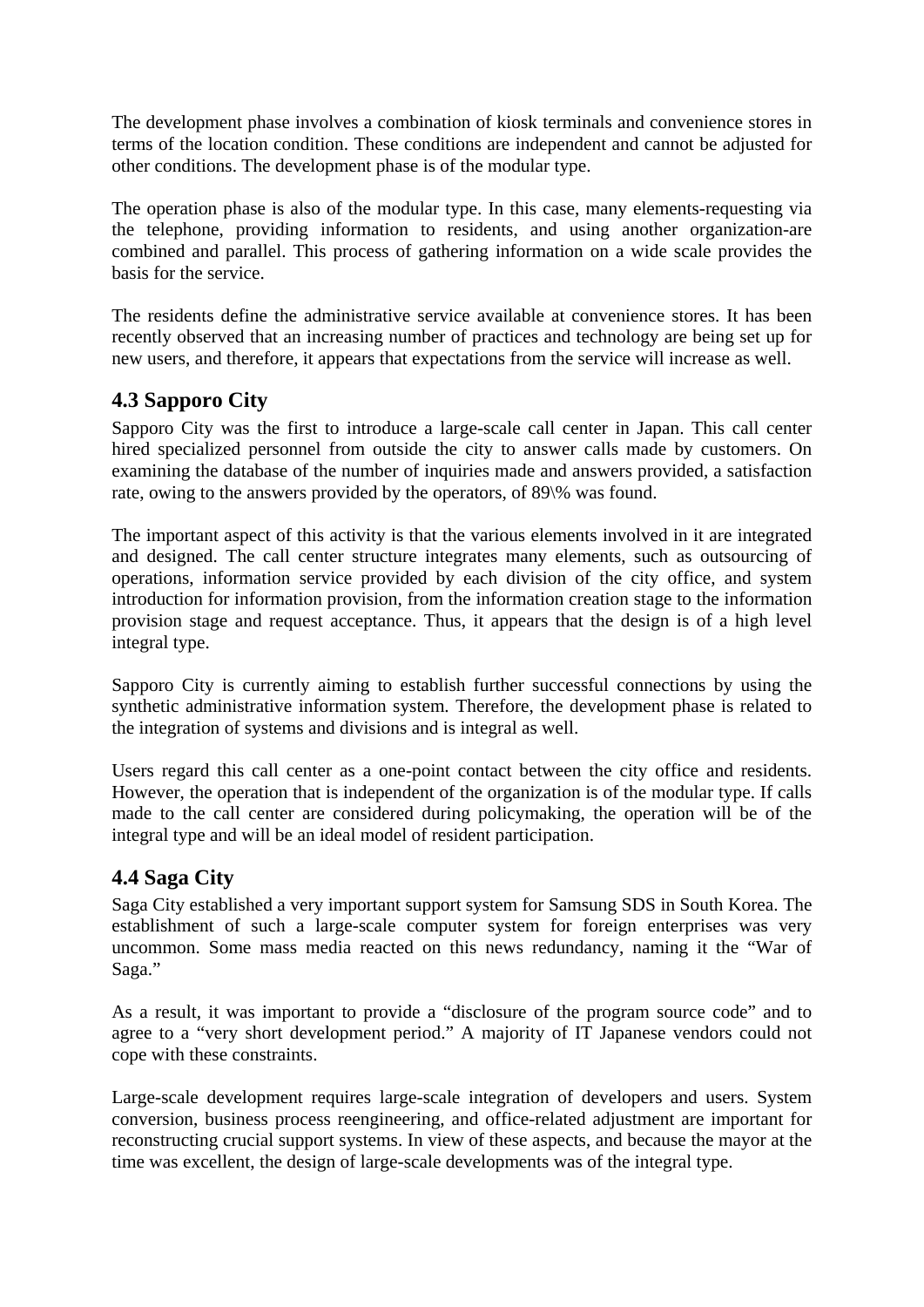Owing to this, the development phase, too, was of the integral type. On its part, Samsung SDS sent 100 engineers to Saga City. Along with the municipal workers of Saga City, these engineers constructed an integrated communication environment.

Efforts were made to adapt the systems of Saga City to those of other local governments. Since this plan required integral activities to be carried out in the operation phase, Saga City seemed to have an integral operation phase at the time.

At present, the mayor lost in next election and then it stopped this news listened. Although these systems and organizational activities are the property of the government, or that of residents, the systems are not used effectively to gain newer effects.

#### **4.4 Nagasaki Prefecture**

Nagasaki Prefecture is presently aiming to reduce the costs related to the information system and to increase the number of vendors in the area. The main aspect of this case is that the office members provide detailed specifications for the design of the information system.

These specifications are the activities carried out for the integration of cost reduction, area activation, and development of staff members' abilities. This resulted in a significant change for IT and area vendors and the office staff in Nagasaki, although major vendors were entrusted with the design.

Regarding the development phase, it is possible for area vendors to combine their activities, provided a detailed design is prepared. It seems that the operation performed by each division becomes a module; however, since the designer is a member of the office staff, the system is used under his supervision. Through our interviews, we also found that the key person provides guidance right from the design phase.

### **5. Classification of Cases**

Using the cases discussed in the previous section, we examine the range of integration from the design to operation phases. Figure 2 shows the classification of the change in the architecture of each phase.



**Figure 2**: The classification of the change in the architecture of each phase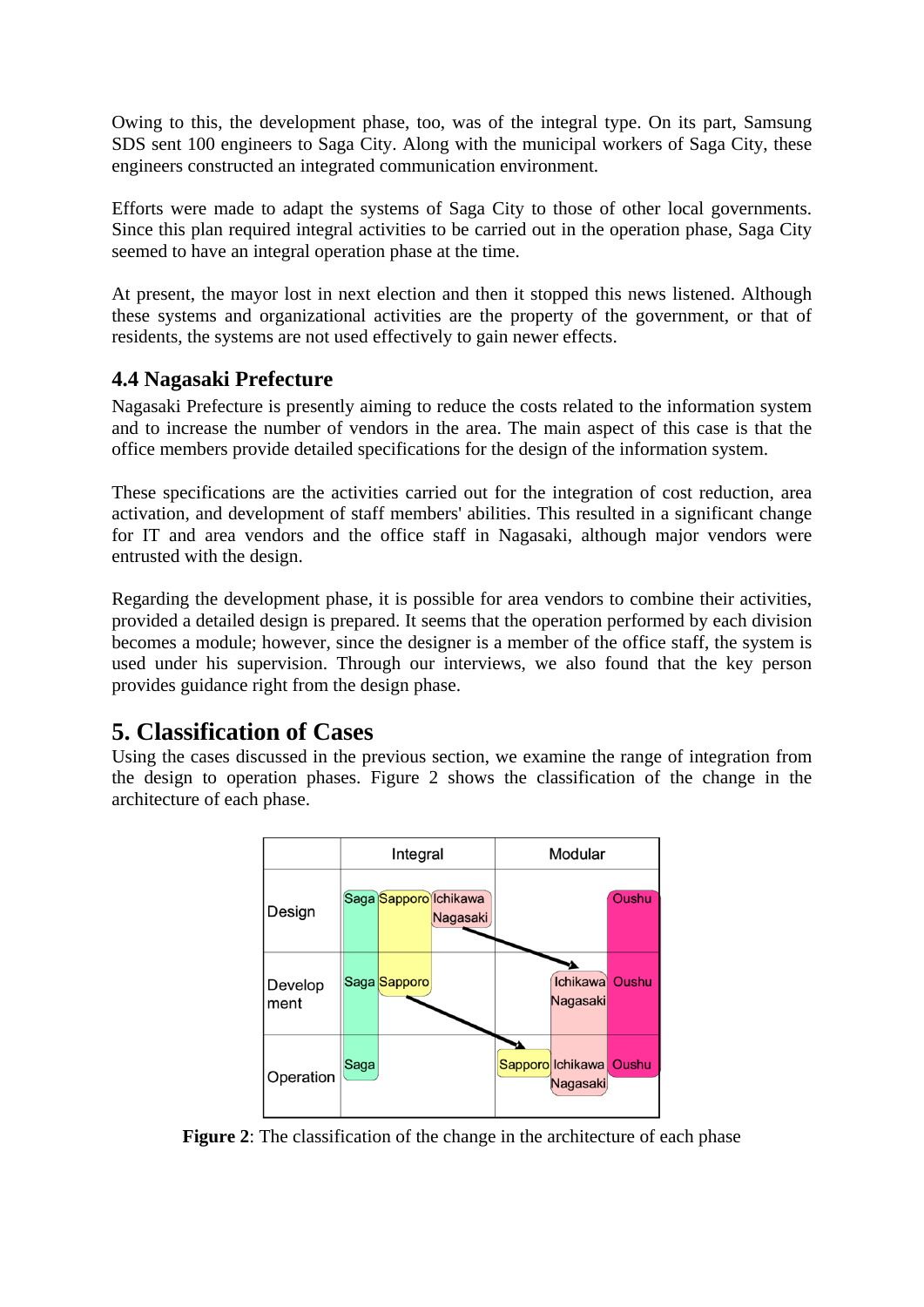Since Saga City established a very important support system, it is represented as the integral type in all phases.

Sapporo City, the first to introduce a large-scale call center in Japan, has the integral type of design and development phases; however, the operation phase, consisting of a database related to inquiries and responses as well as several divisions, is of the modular type.

Ichikawa City and Nagasaki Prefecture have the integral type of design phases. These design phases include various constraints and are considered along with these situations. Examples of these constraints are improvement of services, convenience stores, cost reduction, and increase in the number of vendors in an area.

Oushu City provides a service that uses both the integral and modular types of architecture, based on IC card technology and carries out computerized activities by using these advanced services.

These examples show that the direction of type change from integral to modular exists in some cases. It seems that these types also can be used for local government digitization.

## **6. Four Combination Types of the Architecture of Computerization**

In this section, we consider the advantages of and issues in the architecture of computerized activities.

#### **6.1 All Integral type**

When one government uses the integral type of architecture from the design to operation phases, the knowledge of computerization is accumulated at each phase. Furthermore, it becomes necessary to reaffirm the purpose, improve the adjustment ability, and so on. Therefore, improvement in the organizational ability connected with computerization and management can be expected. In addition, owing to the accumulation of knowledge pertaining to integration, it becomes easier to implement future changes.

On the other hand, however, it seems necessary to strike a balance between the organization and such computerized activities. Thus, it is necessary to consider a model that takes into account the organizational climate and the surrounding environment in order to ensure a smooth and successful activity transfer to another organization.

#### **6.2 Design and Development Integral**

This combination type involves a modular type of operation. For other local governments, it is easy to examine and apply developed systems. It is necessary for vendors and office divisions to cooperate for integrating the design and development phases. It is generally difficult to establish such relationships when business process reengineering is required for many divisions. Therefore, successful cases are expected to have a considerable amount of effective knowledge.

In this type, it is feared that the consideration of information gathering from the perspective of establishing more successful connections is scarcely made during the operation phase. It is very important for the structure of the feedback received from the operation phase to be such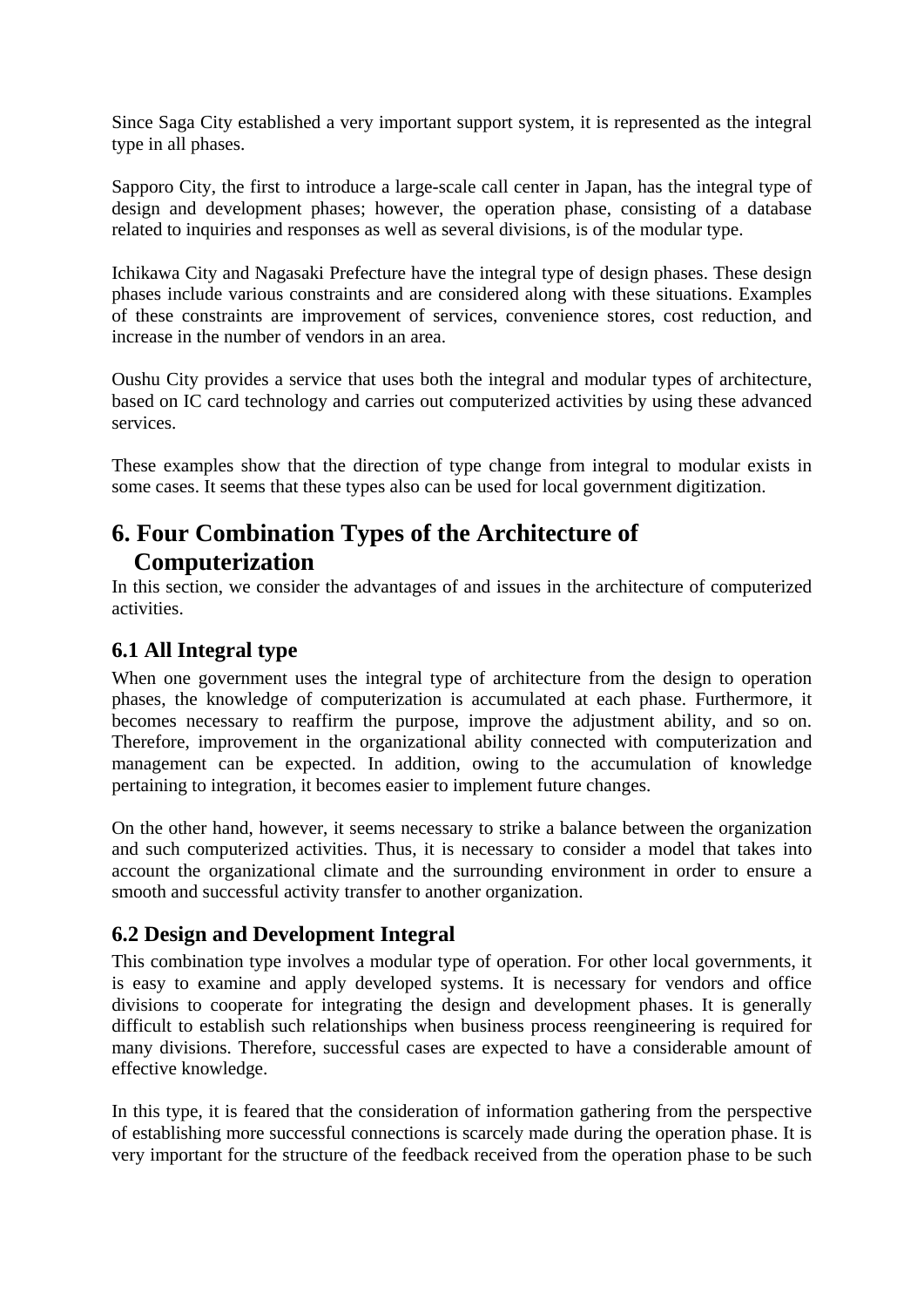that the comprehensive function is realized along with the services pertaining to the design phase.

#### **6.3 Integral Design Only**

When multiple purposes are realized at the same time, the integral design becomes a major issue in terms of managing the development and operation phases. The quality of computerized activities is decided based on the choice of purpose and degree of integration.

The modular type of development can be easily applied to an organization. For a vendor, there exist many advantages of increasing the efficiency of the development process. Furthermore, the development phase constructed as a module can obtain the advantage of reconstructing and improving the information systems.

The viewpoint from which the relationships between an organization and computerization are considered right from the design phase is covered by these activities. Therefore, a smooth operation can be expected if such models are used right from the design to the operation phases.

However, they are not always connected with the overall increase in the efficiency of an organization and ability improvement. It is important to know the methods of teaching the design-related idea and its perspective.

#### **6.4 All Modular Type**

The all modular type from the design to the operation phases results in independent computerized activities, with the characteristics of the technical effect becoming easily visible. It is possible for a local government to carry out partial computerization by using the support plan or demonstration experiment that is limited to a specific purpose. The methods employed from the design to the operation phases can be applied to any other organization.

However, it is scarcely adequate to contribute to the improvement in the overall increase in the efficiency of an organization and the value added as a result of computerized activities because the purpose is limited. Therefore, an ascertained range and effect must be included in the long-term plan of an organization in terms of these activities.

#### **6.5 Classification of Advanced Local Governments**

Table 3 shows the classification of advanced local governments that are certified by our empirical survey in 2007.

It seems that advanced towns can employ integral activity easily because they do not have large and complex organization. Gifu and Ichikawa, well-known advanced governments, have integral design only. It seems that large government sizes require modular activities. However, integral design has an important power to realize advanced computerization.

| Type       | All Integral | Design and<br>development<br>Integral | Integral design only | All Modular |
|------------|--------------|---------------------------------------|----------------------|-------------|
| Government | Shiwa        | Kumamoto                              | Gifu                 |             |
|            | Satsuma      | Saga                                  | Ichikawa             |             |
|            |              | Yokosuka                              |                      |             |
|            |              | Naganuma                              |                      |             |

**Table 3**: Classification of advanced local governments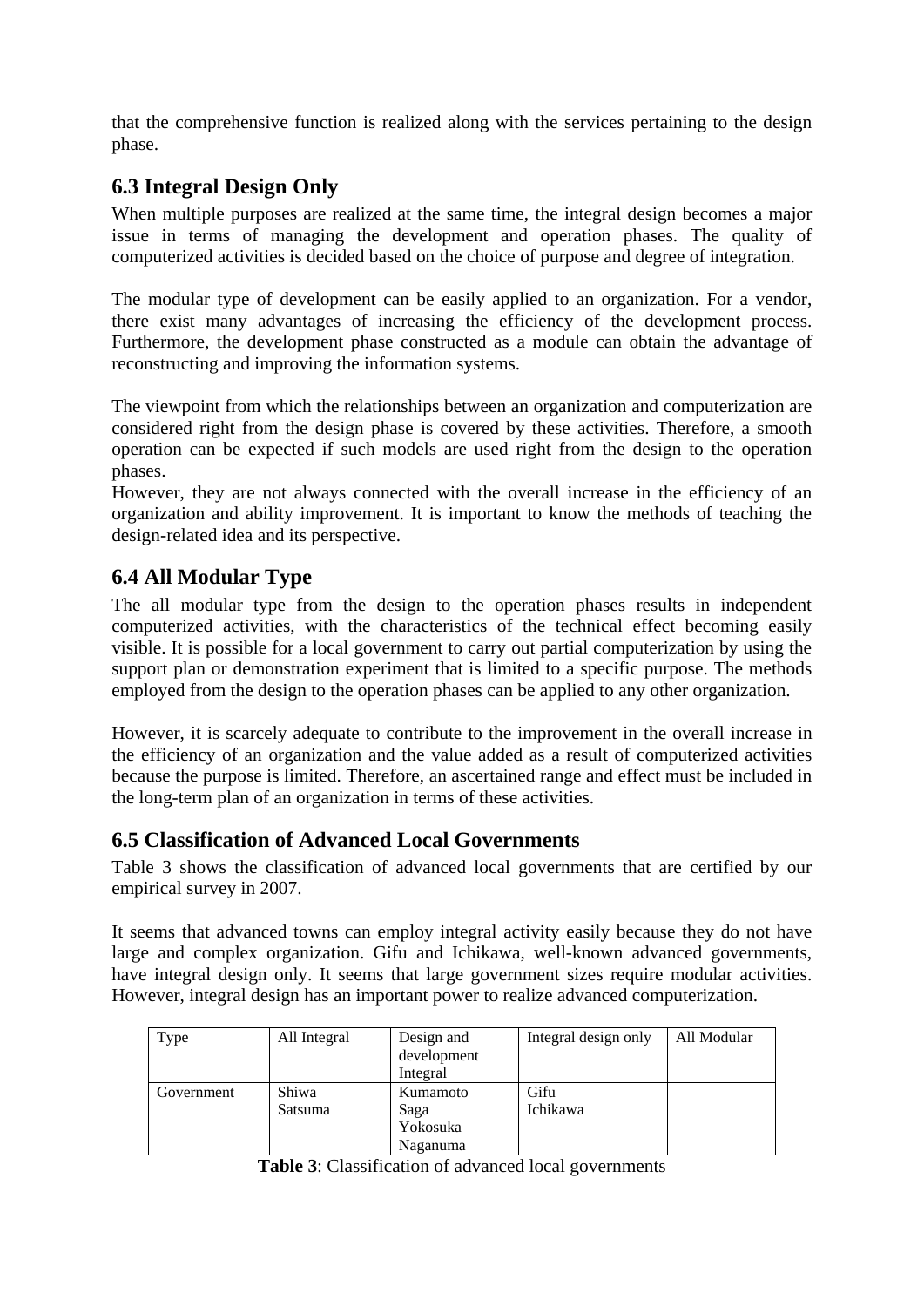## **7. Relationship between Integral and Modular Types**

The combinations of these architecture types result in the characteristics of the activities and the organization. Further, combinations result in the accumulation of the knowledge related to computerization and organizational activities. Following this, it is necessary to strengthen the organization's skill of adapting itself to the reconstructed system and the change in the situation.

However, with regard to transfers to another organization and use, the characteristics of the organization must include the formalization of the included knowledge at the same time.

The activity of all local governments in Japan is almost identical. Therefore, it is expected that clear combinations can be easily applied to other governments. The diversion and transfer of the system are simplified with the modular type in the combination. However, there are parts that need customization corresponding to the area and the scale of local government. It is important to choose and estimate the standard for the modular and integral types.

In the end, we consider the change from modular to the integral type. When the design, development, and operation phases become modular in type, even the phases that follow are modular in type. It seems that the computerized activity is divided after the modular type is chosen.

The feedback from the operation phase has considerable value as assists for integration because there is no end in the computerized activities. The true nature of the organization activities is revealed through integration, and it is important to change the component. It results to the modular as an abstraction of the computerized activities and modeling in the design phase. Additionally, it is important to collect residents' and users' opinions in order to improve the information system. In other words, this is the new integral type of computerized activity. The change in type occurs as a result of improved organizational ability or when computerization is aimed at; this brings about the progression of the computerization activity. This situation seems to be effective not only in the case of a local government but also in the case of each organization.

## **8. Conclusion**

The manufacturing architecture was applied to computerized activities, and the architecture to be focused on during computerization activities was proposed in this study. Next, we analyzed the case of local governments with advanced computerization and discussed the changes between the integral and modular types during all the phases. Moreover, computerization-related characteristics resulting from these changes were mentioned and the issues were argued.

We showed the classification of computerized activities in a local government and the future use of computerization based on the above considerations.

## *References*

Ministry of Public Management Affairs, Posts and Telecommunication, Japan (2005). Information and communication in Japan,

http://www.johotsusintokei.soumu.go.jp/whitepaper/eng/WP2004/2004-index.html.

Kubo, S., & Shimada, T. (2007). Local e-government in Japan: IT utilization status and directions, global e-government theory. Applications and Benchmarking, Idea Group Publishing, pp. 300-318.